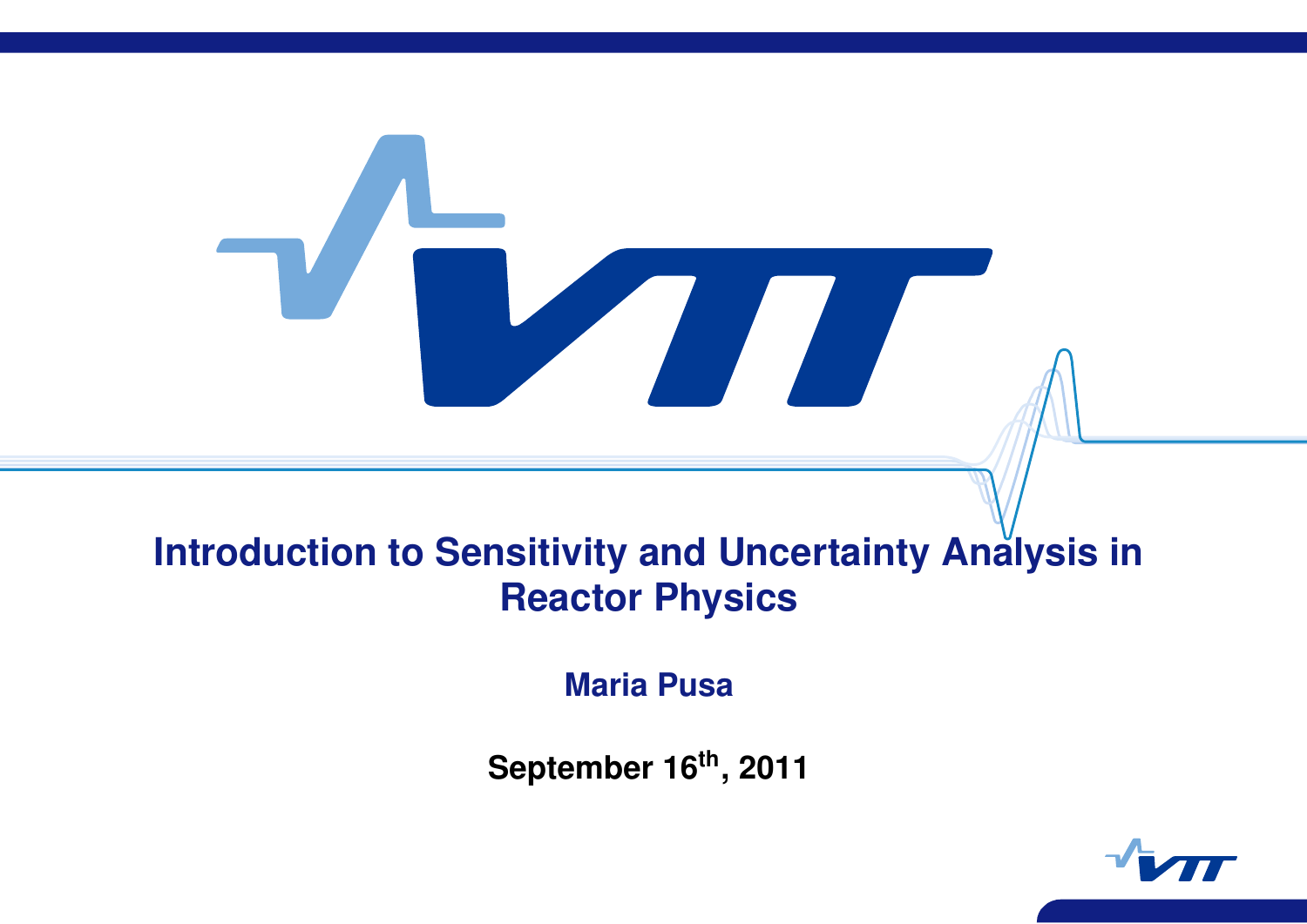# **Outline**

- *•* Sensitivity analysis
- *•* Uncertainty analysis
- *•* Methods
- *•* Application to reactor physics
- *•* Example calculation

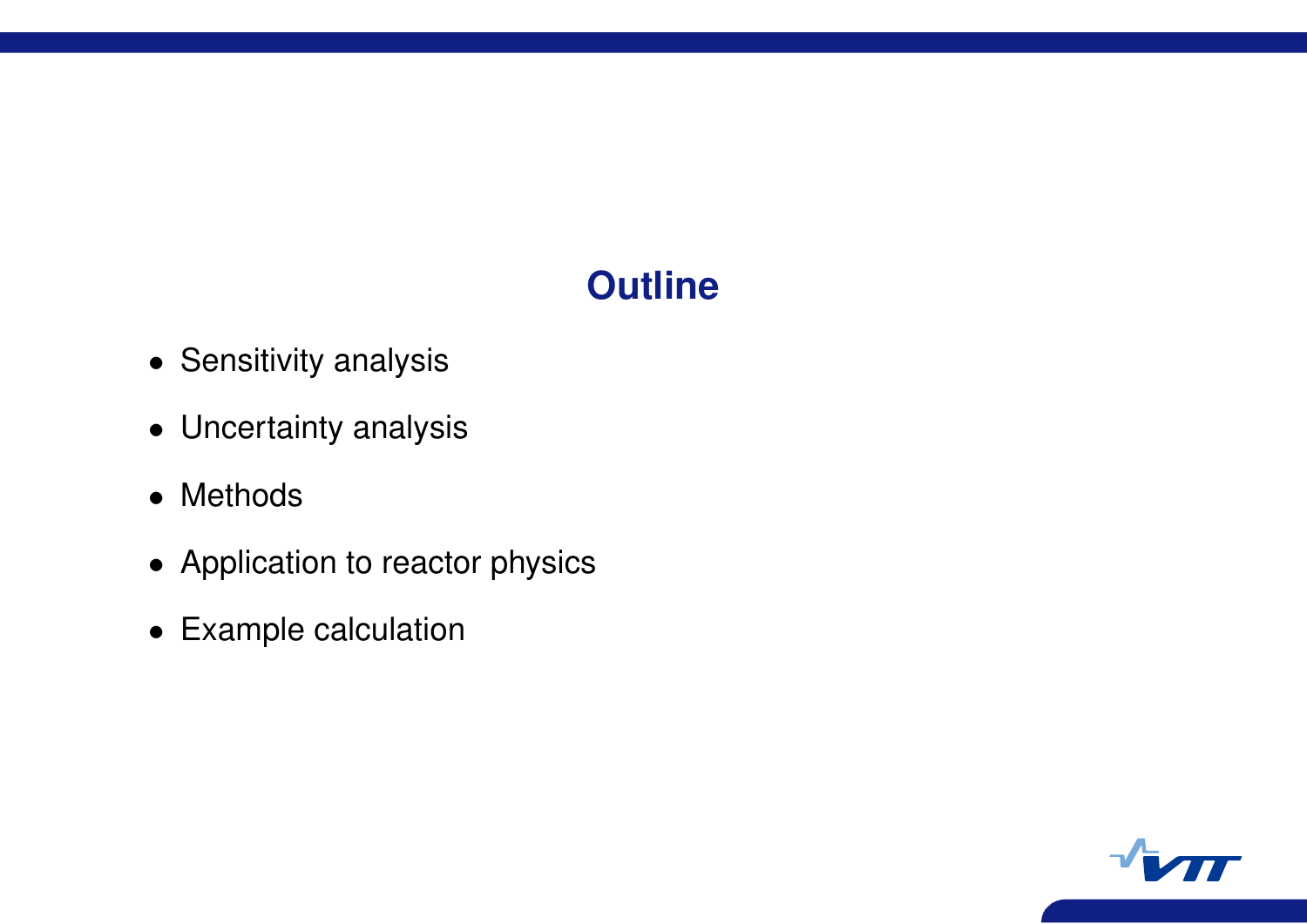# **Sensitivity**

- *• Starting point*: mathematical model containing uncertain parameters and response dependent on this model
- *• Question*: If one of the parameters is perturbed, how will this affect the response?
- *• Mathematical definition*:
	- **–** Simplest case: local sensitivity of response *R* with respect to parameter  $\alpha$  at point  $\alpha = \alpha^0$  is the derivative

$$
s_{\alpha} = \left(\frac{dR}{d\alpha}\right)_{\alpha = \alpha^0} \tag{1}
$$

**–** This generalizes easily to more general mathematical systems (e.g. parameters that are functions and responses that are functionals)

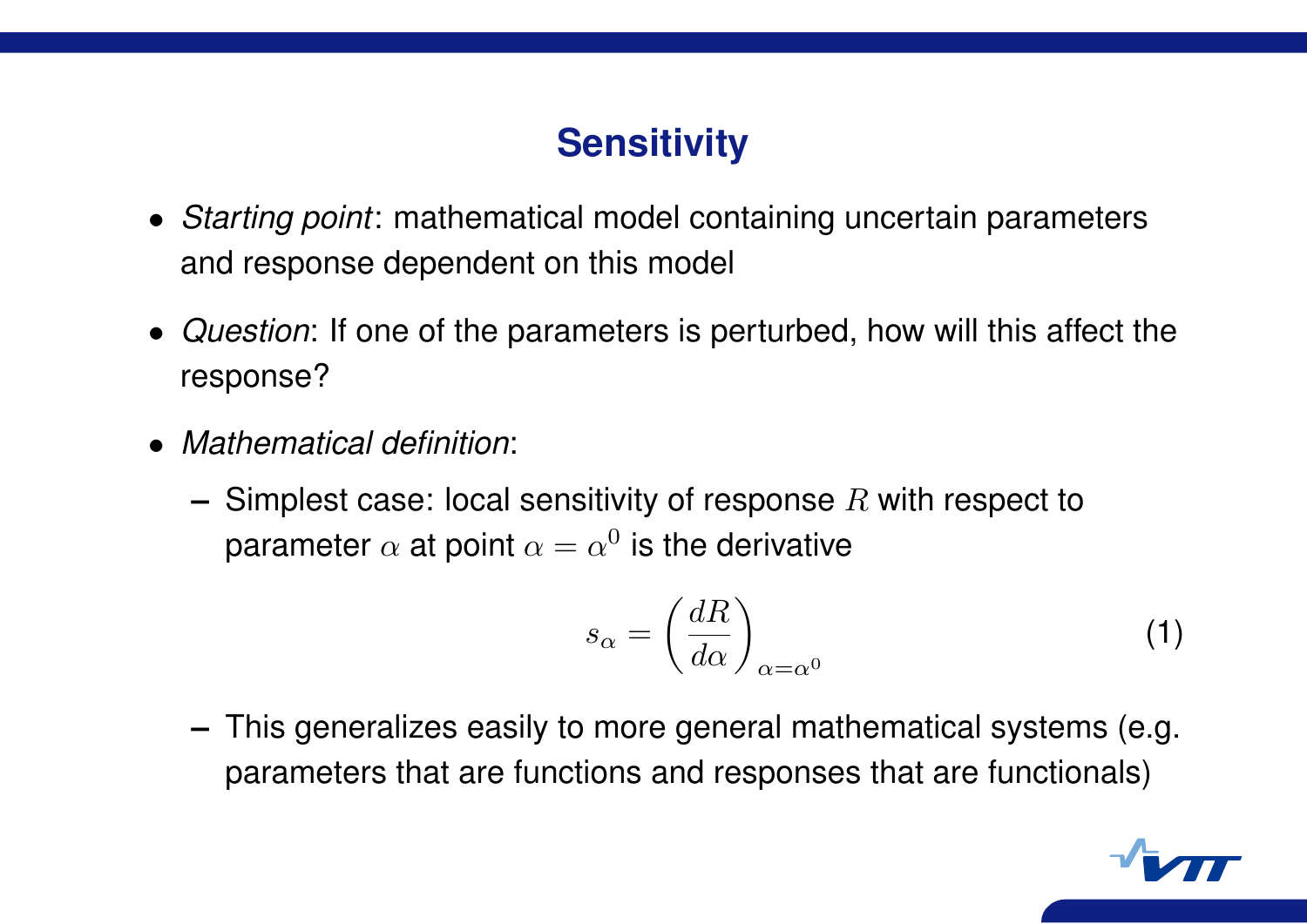# **Sensitivity Analysis**

- *• Objective:* Compute derivatives with respect to all parameters of interest
- *•* Brute-force approach:
	- **–** Variate the parameters one-by-one and compute the response
	- **–** Inefficient when there are several parameters
- *•* Deterministic approach:
	- **–** Formulate the problem mathematically and compute the derivatives
	- **–** Very efficient if a mathematical concept called *adjoint* is utilized

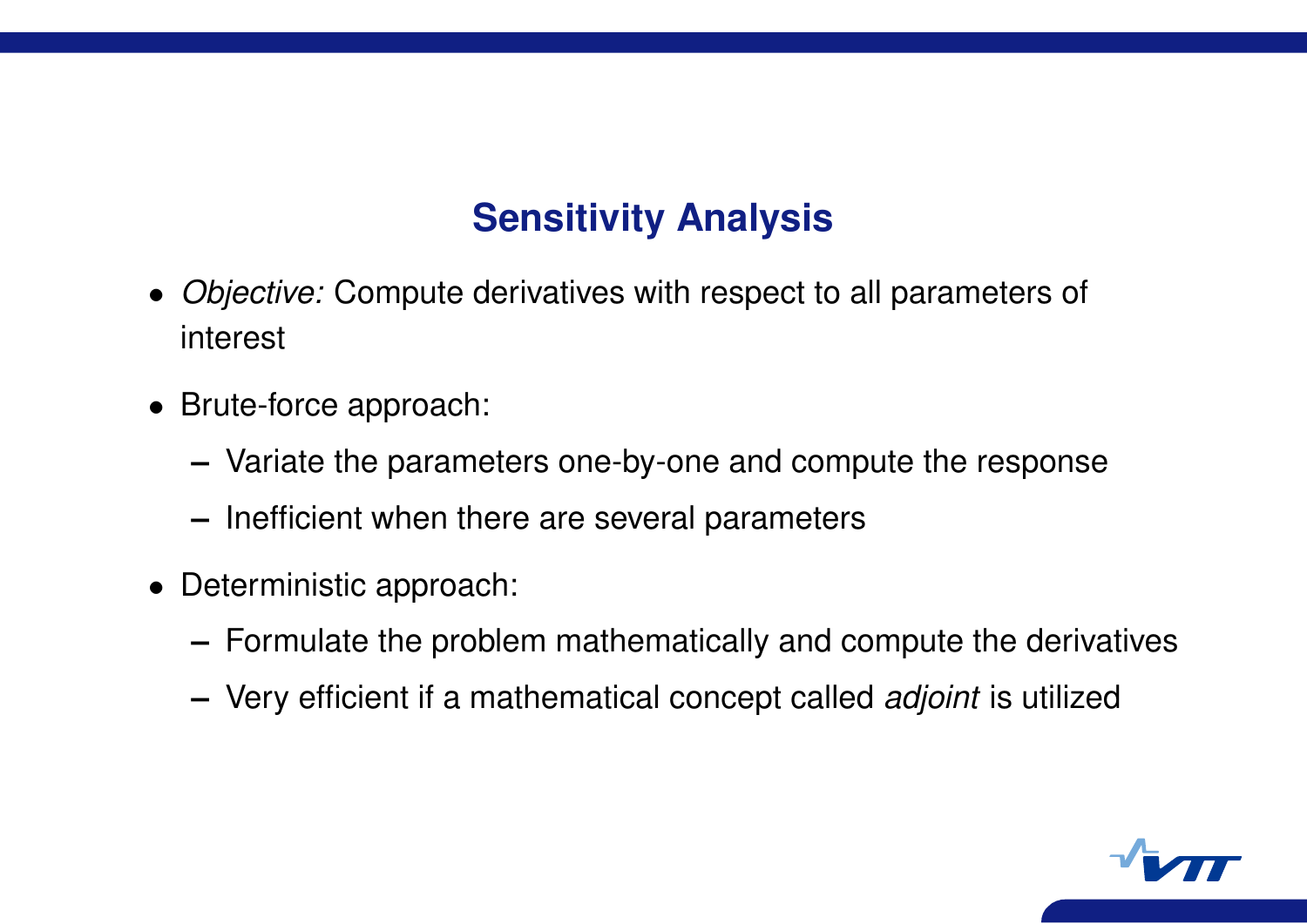## **Uncertainty**

- *• Starting point:* a mathematical model containing uncertain parameters and response dependent on this model
- *• Question:* How to quantify the uncertainty related to the parameters?
	- **–** Bayesian probability definition: knowledge about a parameter presented as probability distribution
	- **–** Variance (one parameter) or covariance (several parameters) of the distribution may be chosen as the descriptive statistic for the uncertainty



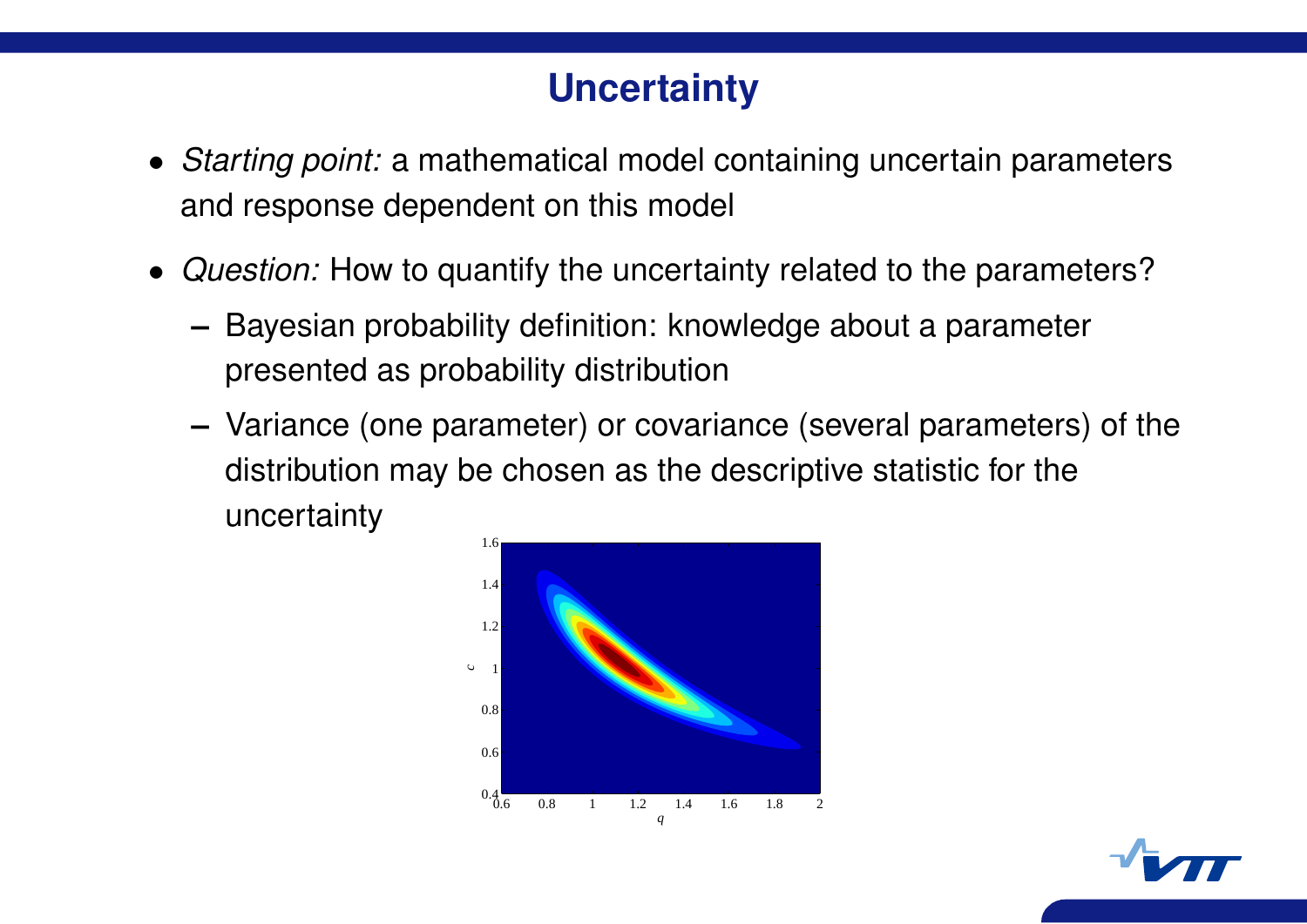## **Uncertainty Analysis**

- *• Objective:* Compute the probability distribution of the response based on the probability distributions of the uncertain parameters
- *•* Determination of the exact distribution usually extremely difficult
	- *⇒* Compute only variance/covariance due to uncertain parameters OR estimate distribution based on simulations
- *•* Inaccuracy related to numerical methods or approximation errors not included in classical uncertainty analysis

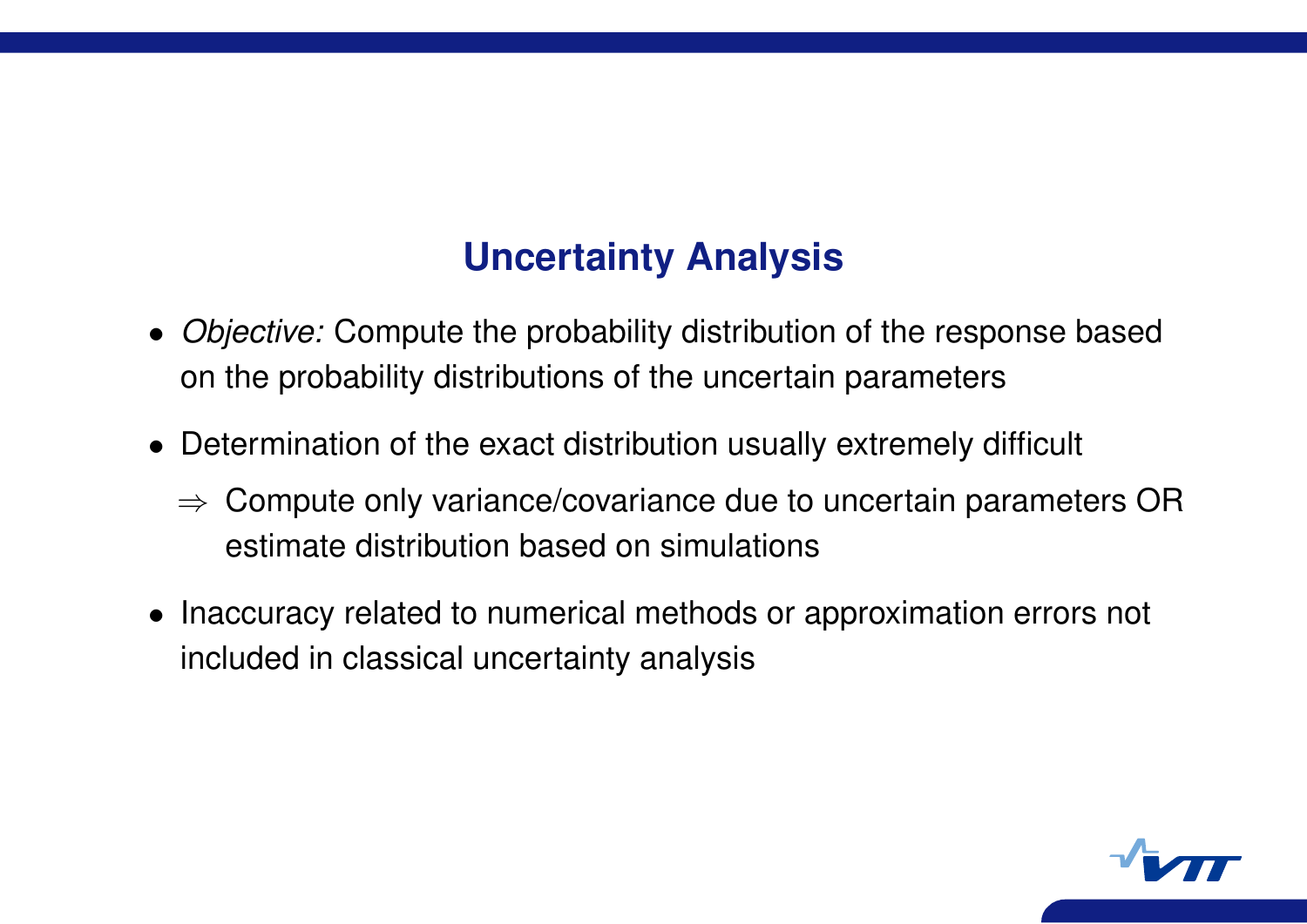#### **Uncertainty Analysis Methods**

- *•* Deterministic approach:
	- 1. Calculate response sensitivity vector *s*
	- 2. Linearize response

$$
R \approx s\alpha \tag{2}
$$

3. Compute respective variance/covariance

$$
Cov[R] \approx Cov[\boldsymbol{s}\boldsymbol{\alpha}] = \boldsymbol{s}Cov[\boldsymbol{\alpha}]\boldsymbol{s}^T. \tag{3}
$$

- *•* Statistical approach
	- 1. Sample points from distribution *p*(*α*)
	- 2. Compute *R* corresponding to each sample
	- 3. Compute uncertainty estimates based on simulated *p*(*R*)

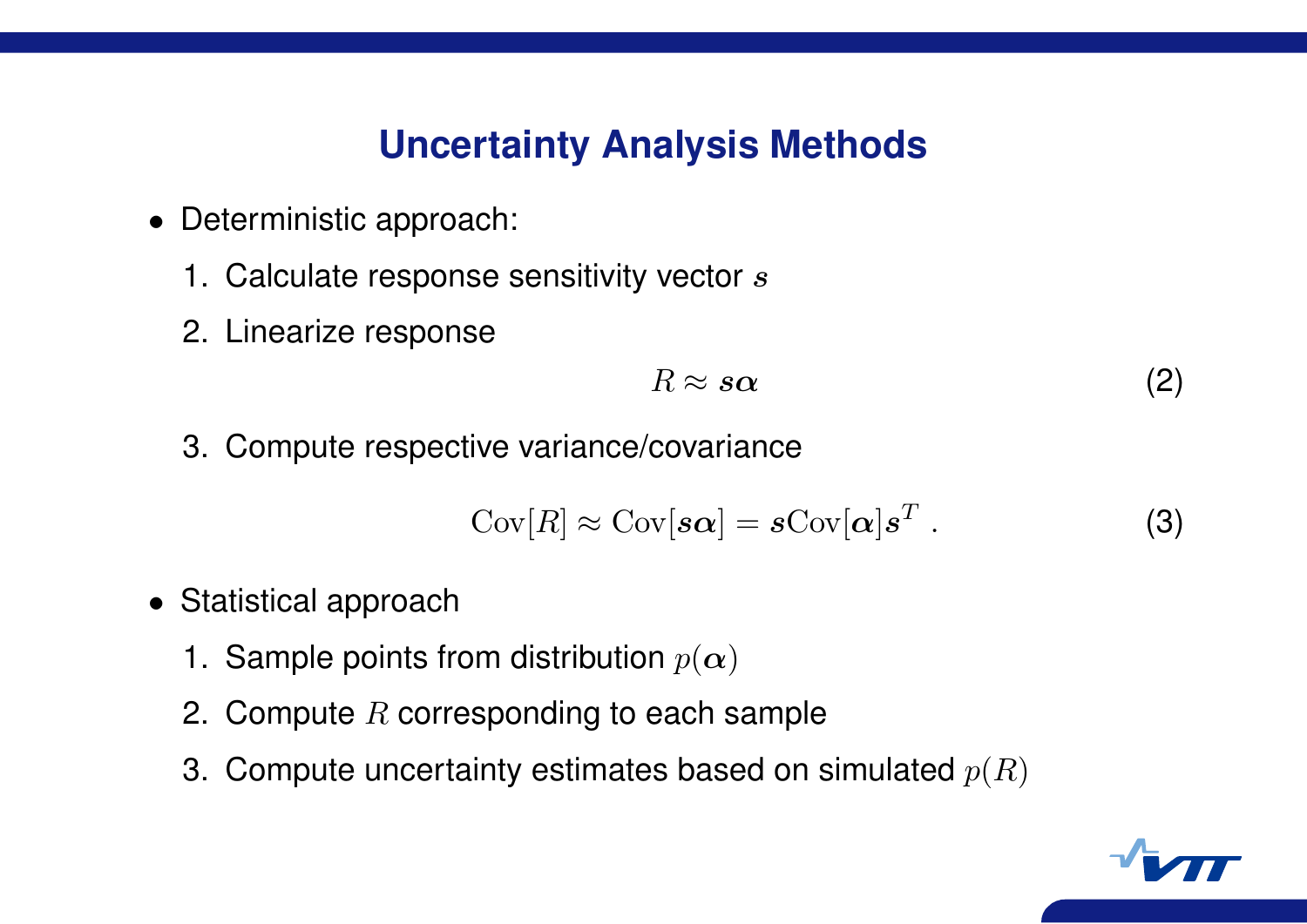## **Application to Reactor Physics**

- *• Mathematical model*: transport (or diffusion) equation, potentially combined with a depletion model
- *• Responses:* multiplication factor, reaction rates, homogenized cross-sections etc.
- *• Uncertain parameters:* neutron cross-sections, initial nuclide concentrations, system dimensions etc.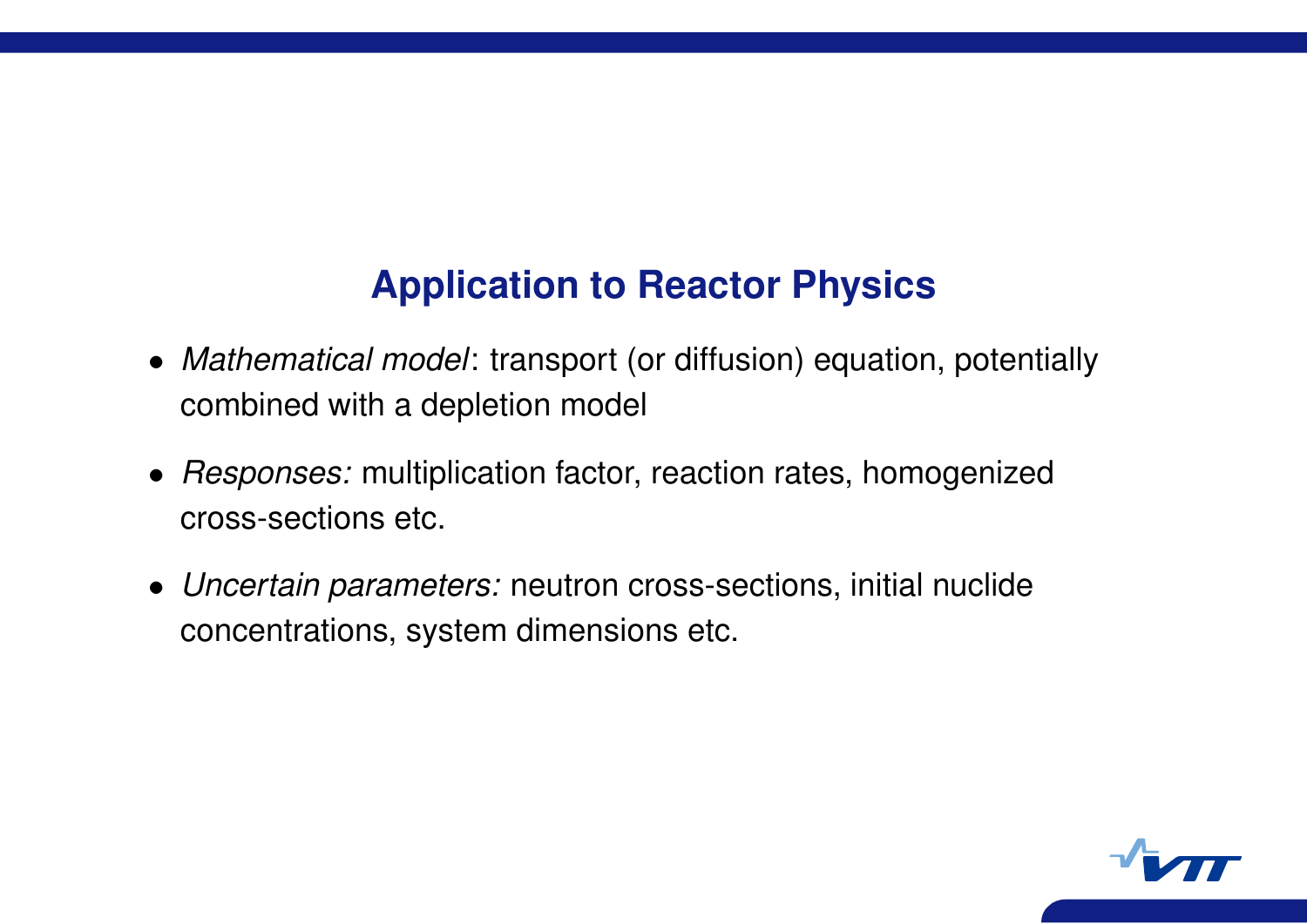## **Application to Reactor Physics: Adjoint-based Approach**

- + Computationally very efficient
- + Yields detailed sensitivity profiles
- Best-suited for deterministic codes
- Requires extensive modifications in the code
- Has not been applied to depletion problems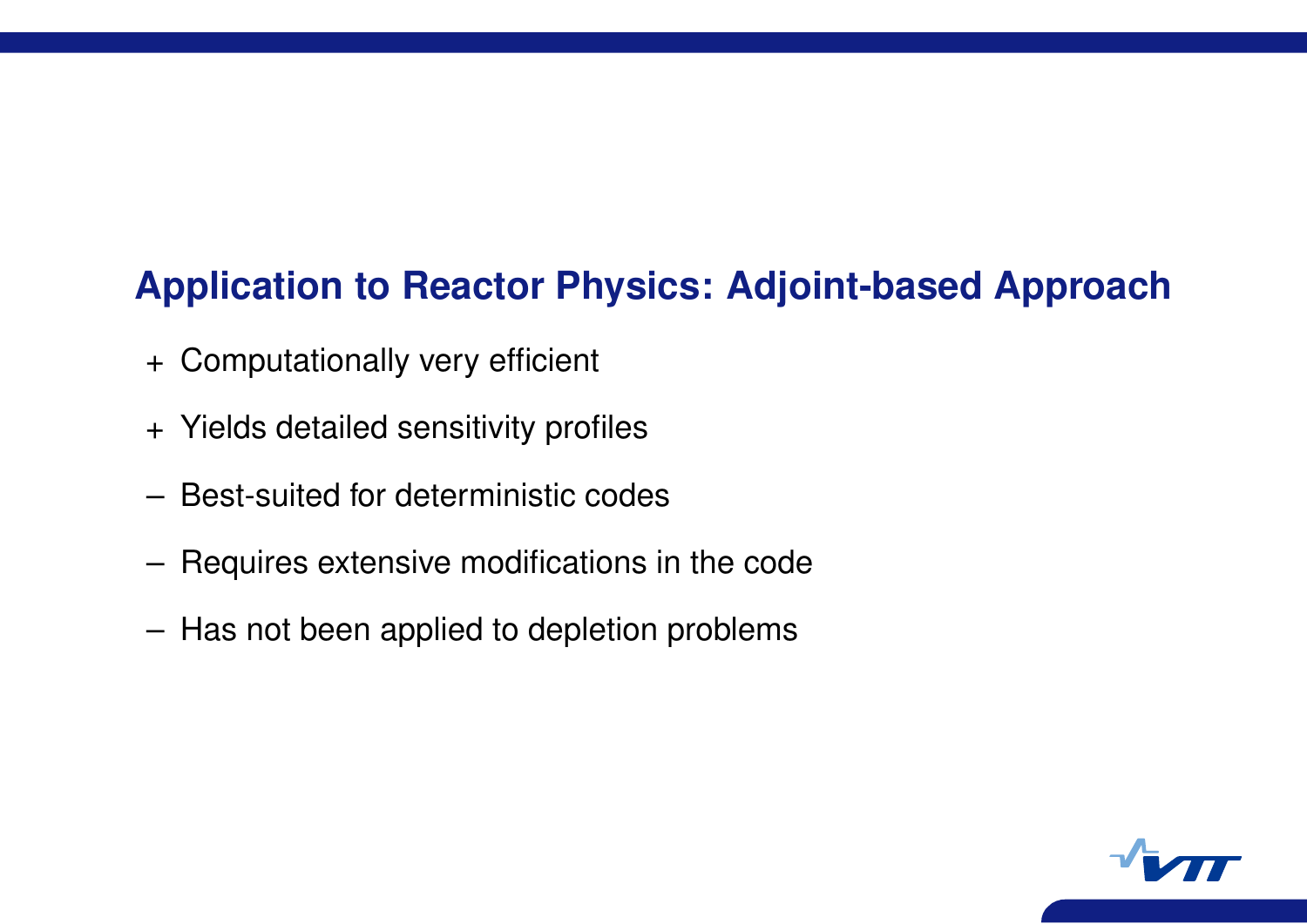## **Application to Reactor Physics: Statistical Approach**

- + Well-suited for both deterministic and Monte Carlo codes
- + Code can be treated as a black box (depletion does not cause any difficulties!)
- + Yields additional information about the distribution *p*(*R*) (besides variance/covariance)
- Computationally expensive
- Does not yield sensitivity information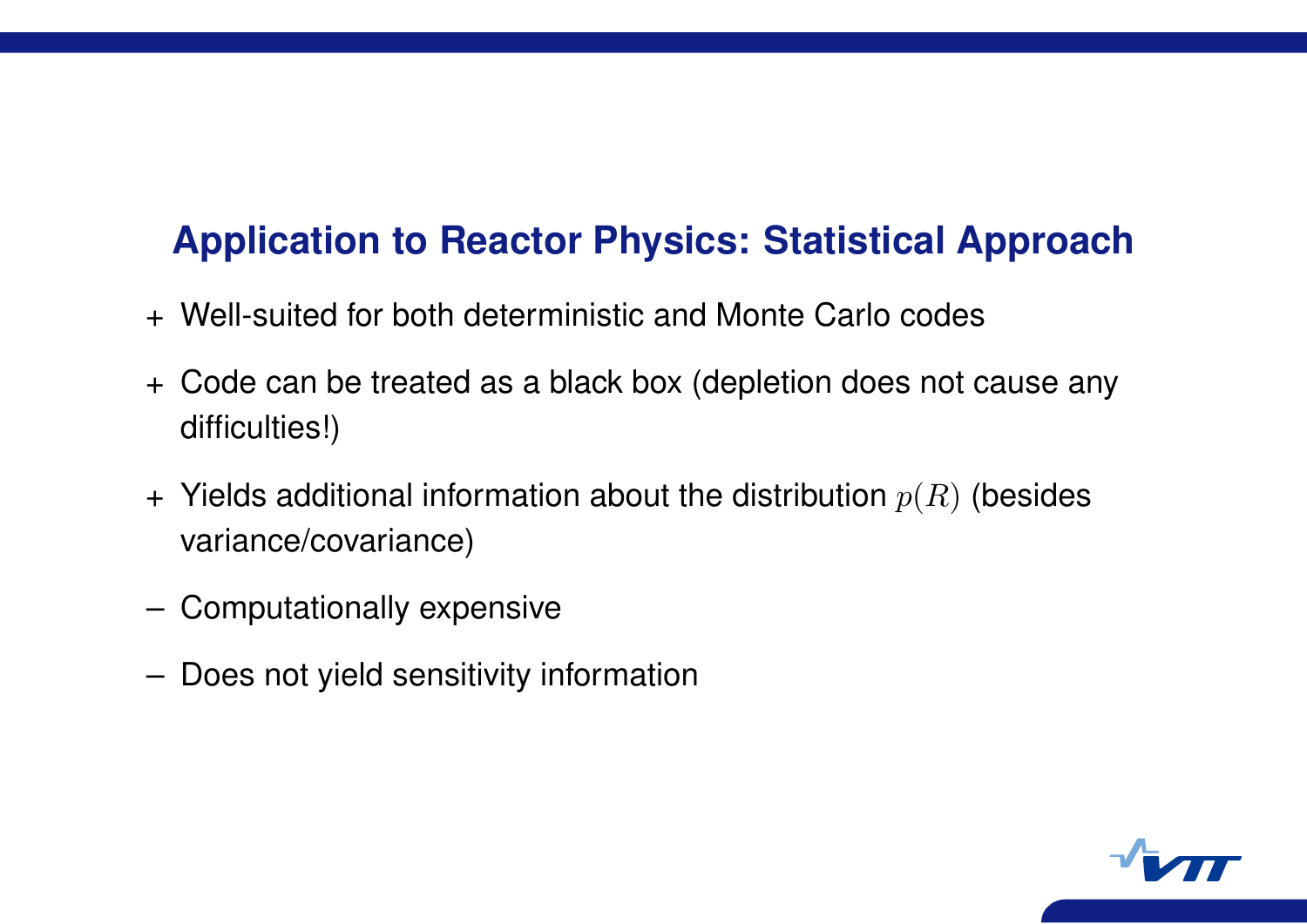### **S&U analysis with Monte Carlo method**

- *•* Statistical approach
	- **–** Sample from Gaussian distribution based on covariance data
	- **–** Total Monte Carlo:
		- *∗* A.J. Koning and D. Rochman, *Towards sustainable nuclear energy: Putting nuclear physics to work, Ann. Nucl. Energy*, **35**, 11, 2024–2030 (2008)
	- **–** Suitable for burnup calculations
- *•* Adjoint-based approach
	- **–** exploit the physical interpretation of adjoint:
		- *∗* Brian C. Kiedrowski, Forrest B. Brown and Paul P. H. Wilson, *Adjoint-Weighted Tallies for k-Eigenvalue Calculations with Continuous-Energy Monte Carlo, Nucl. Sci. Eng.*, **168**, 3, 226–141 (2011)
	- **–** Suitable for problems covered by generalized perturbation theory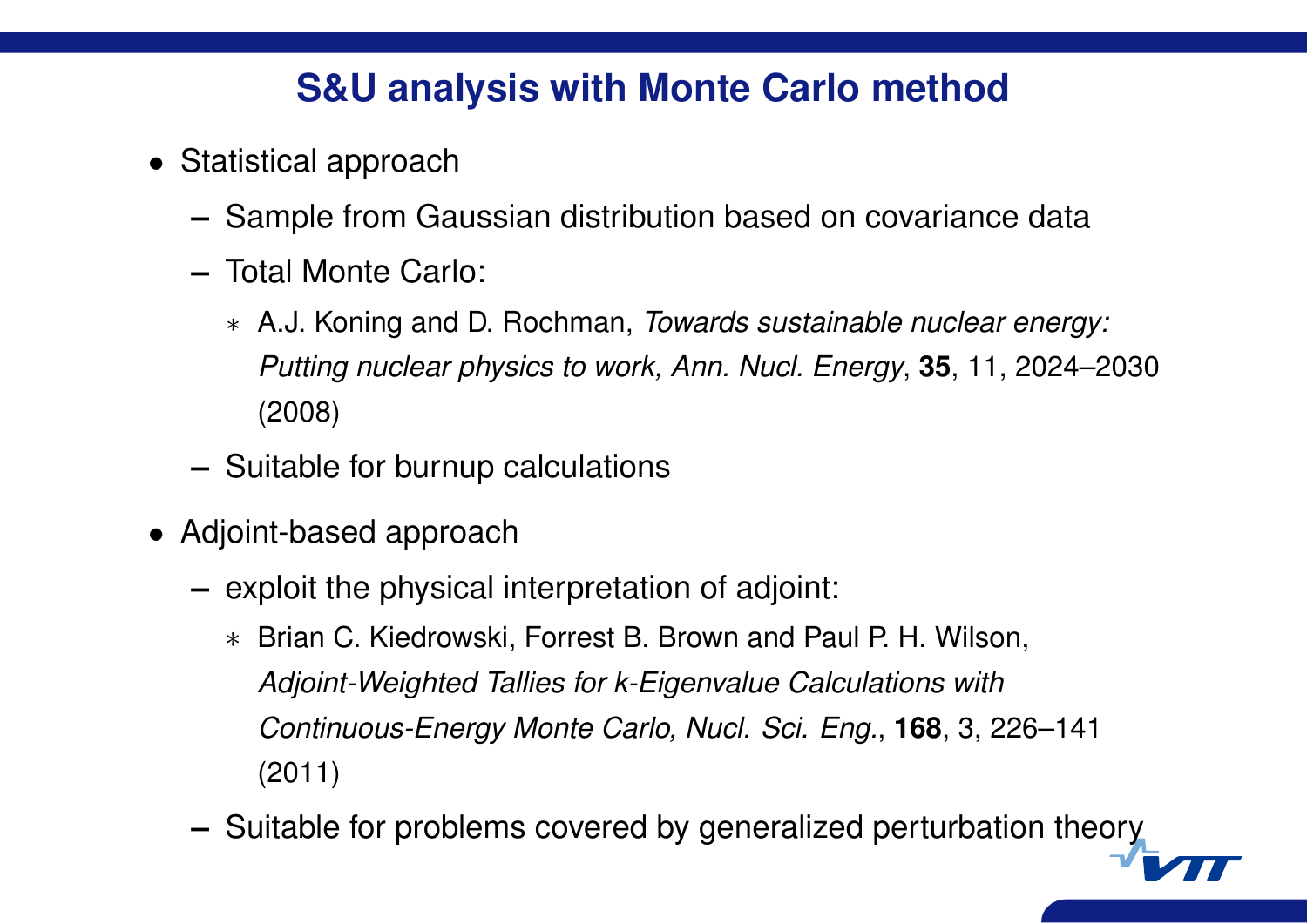#### **Example of S&U Calculation**

- *•* Calculation code: CASMO-4
- *•* Source of uncertainty: neutron cross-sections
- *•* S&U analysis method: Adjoint-based
- *•* Test case: a 7*×*7 BWR assembly [1]

| Rod<br>type | $^{235}$ U<br>$(wt.^{0}\!\!/\!_0)$ | $Gd_2O_3$<br>$(wt. \% )$ | No. of<br>rods |
|-------------|------------------------------------|--------------------------|----------------|
|             | 2.93                               |                          | 26             |
| 2           | 1.94                               |                          | 12             |
| 3           | 1.69                               |                          | 6              |
| 4           | 1.33                               |                          |                |
| <b>5A</b>   | 2.93                               | 3.0                      | 3              |
| 6B          | 2.93                               | 3.0                      |                |

| <b>WIDE-WIDE CORNER</b> |              |             |                  |                  |                  |              |
|-------------------------|--------------|-------------|------------------|------------------|------------------|--------------|
| 4                       | 3            | 3           | $\boldsymbol{2}$ | $\boldsymbol{2}$ | $\mathbf{2}$     | 3            |
| 3                       | 2            | $\mathbf 1$ | ı                | $\mathbf 1$      | $\mathbf 1$      | 2            |
| 3                       | $\mathbf 1$  | 5A          | 1                | $\mathbf 1$      | 5A               | $\bf{l}$     |
| $\mathbf{2}$            | ı            | ı           | ı                | $\mathbf 1$      | 1                | ı            |
| $\boldsymbol{2}$        | $\mathbf 1$  | ı           | ı                | 6В               | $\mathbf 1$      | ı            |
| $\mathbf{2}$            | ı            | 5Α          | $\mathbf 1$      | ı                | $\mathbf{I}$     | $\mathbf{2}$ |
| 3                       | $\mathbf{2}$ | ı           | ı                | ı                | $\boldsymbol{2}$ | 2            |

K. Ivanov et al., *Benchmark for uncertainty analysis in modeling (UAM) for design, operation, and safety analysis of LWRs, Volume I: Specification and*

*Support Data for the Neutronics Cases (Phase I)*, Version 2.0 , NEA/NSC/DOC(2011)

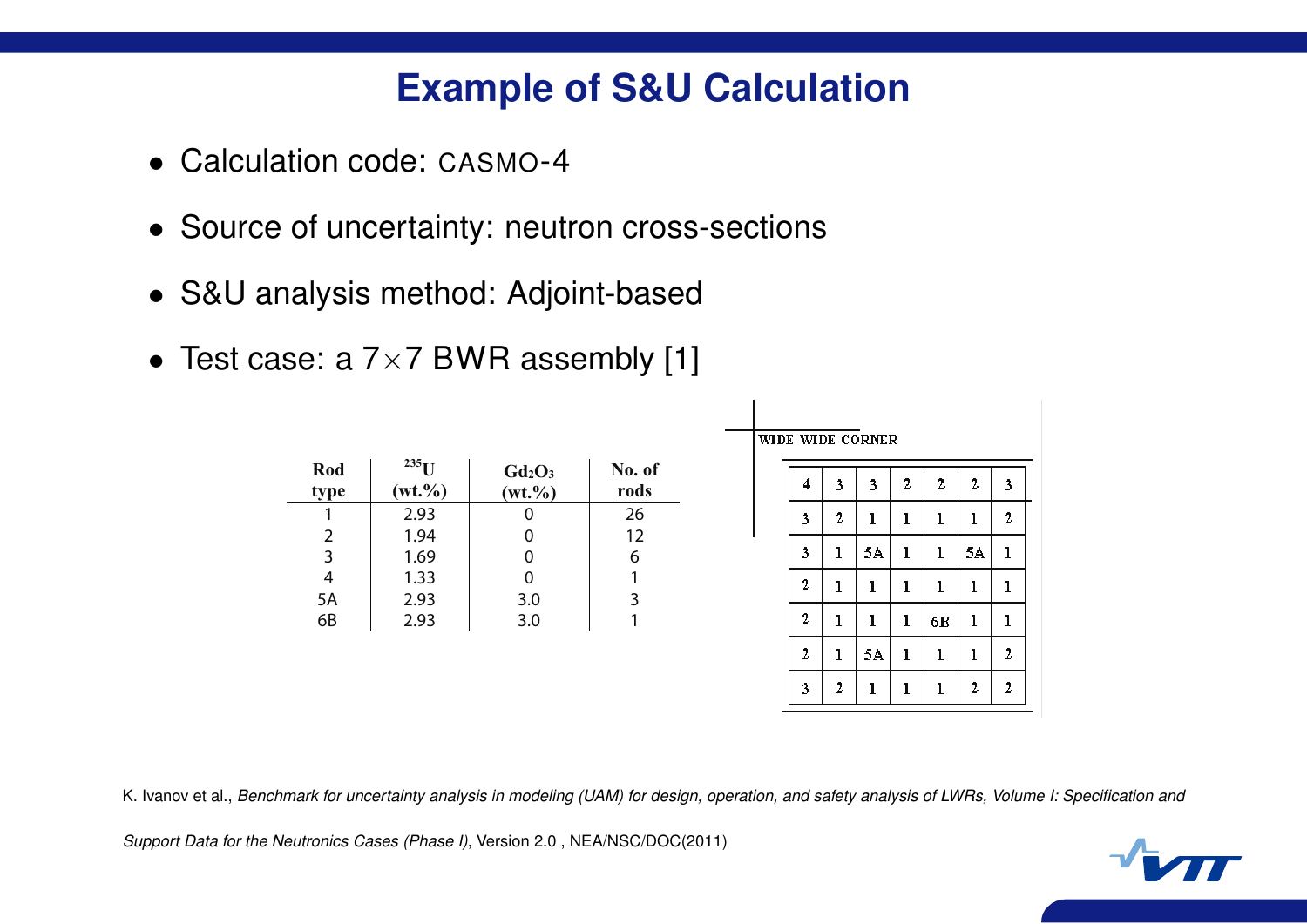#### **Example: flux and adjoint flux**





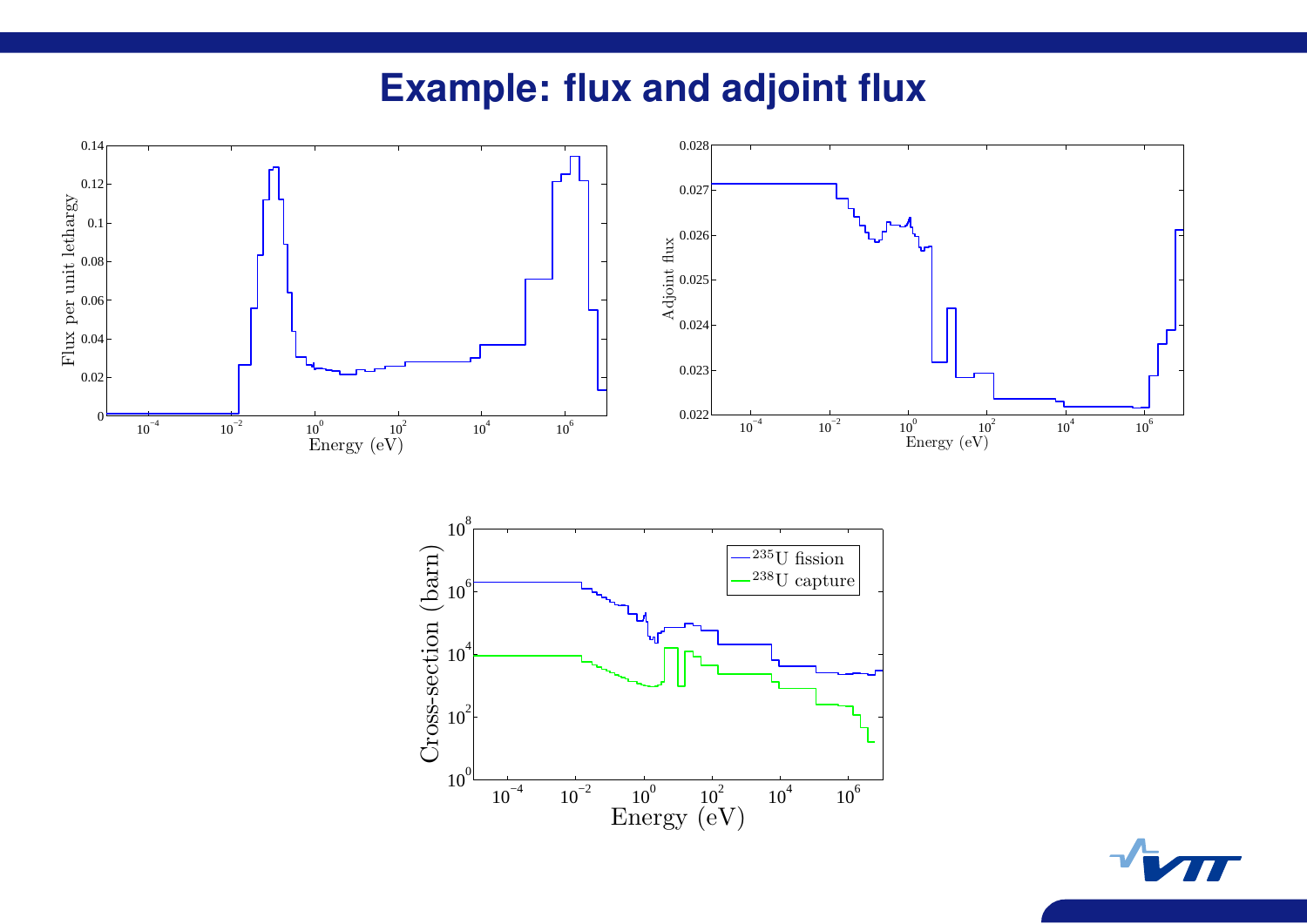#### **Example:**  $k_{\text{inf}}$  **S&U** profiles (1)

- $k_{\text{inf}} = 1.1055$
- $\Delta k_{\text{inf}}/k_{\text{inf}} = 0.5076\%$

| <b>Nuclide</b>     | Param.pair                          | Rel. sensitivity        | Rel. uncertainty       |
|--------------------|-------------------------------------|-------------------------|------------------------|
| $238$ []           | $\sigma_{\rm c}$ , $\sigma_{\rm c}$ | $-2.448 \times 10^{-1}$ | $3.198 \times 10^{-1}$ |
| $235$ []           | $\nu$ , $\nu$                       | $9.161 \times 10^{-1}$  | $2.720 \times 10^{-1}$ |
| $235$ []           | $\sigma_{\rm c}$ , $\sigma_{\rm c}$ | $-1.010 \times 10^{-1}$ | $1.423 \times 10^{-1}$ |
| $235$ []           | $\sigma_{\rm f}$ , $\sigma_{\rm f}$ | $4.157 \times 10^{-1}$  | $1.416 \times 10^{-1}$ |
| $238$ <sub> </sub> | $\sigma_{\rm s}$ , $\sigma_{\rm s}$ | $-1.499 \times 10^{-2}$ | $1.320 \times 10^{-1}$ |
| $235$ []           | $\sigma_{\rm c}$ , $\sigma_{\rm f}$ |                         | $1.242 \times 10^{-1}$ |
| $235$ []           | $\chi$ , $\chi$                     | $9.161 \times 10^{-1}$  | $1.030 \times 10^{-1}$ |
| $238$ []           | $\nu$ , $\nu$                       | $6.107 \times 10^{-2}$  | $7.102 \times 10^{-2}$ |
| $^{1}$ H           | $\sigma_{\rm c}$ , $\sigma_{\rm c}$ | $-1.072 \times 10^{-1}$ | $5.362 \times 10^{-2}$ |
| $^{1}$ H           | $\sigma_{\rm s}$ , $\sigma_{\rm s}$ | $1.263 \times 10^{-1}$  | $5.061 \times 10^{-2}$ |

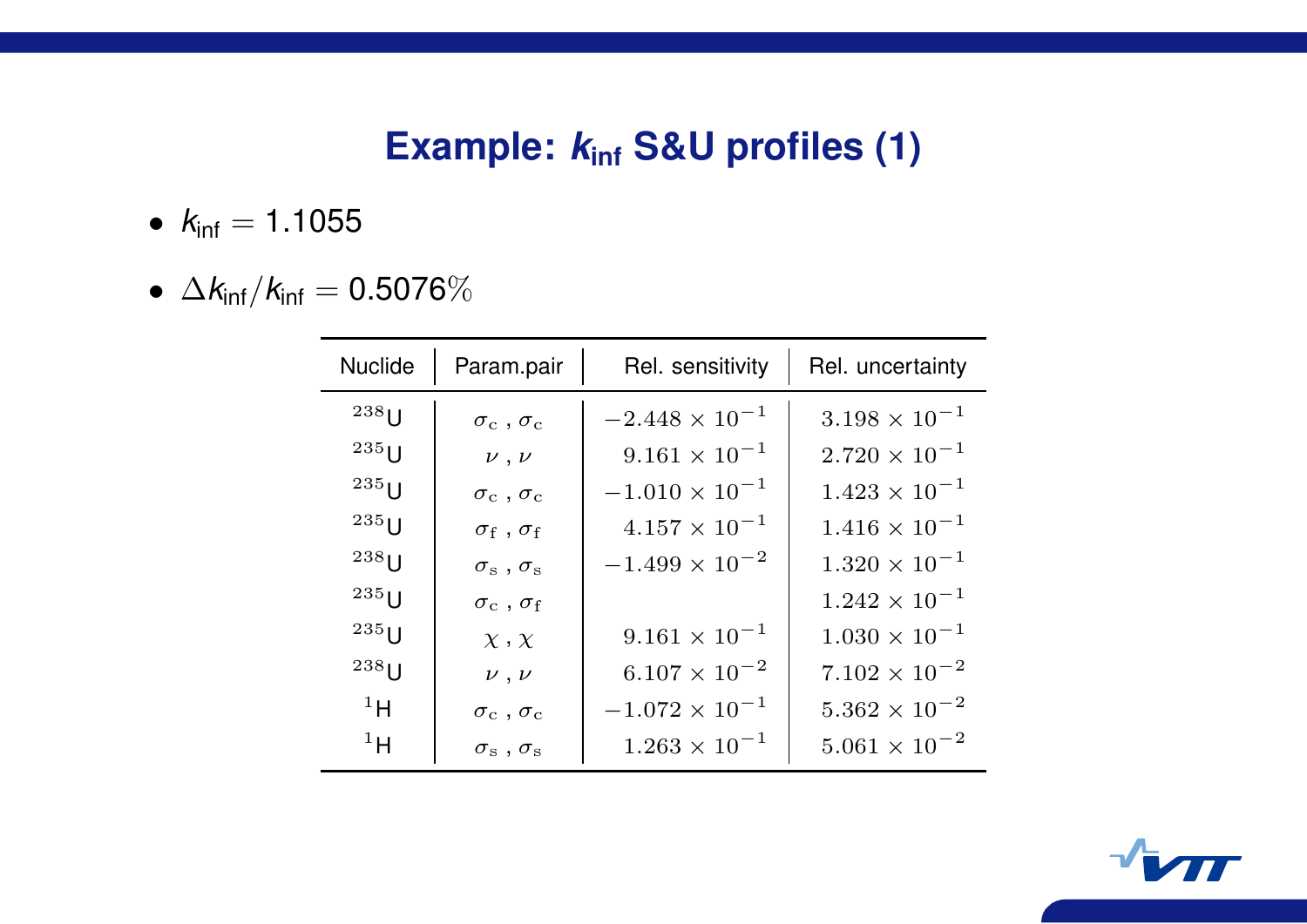## **Example:**  $k_{\text{inf}}$  **S&U** profiles (2)

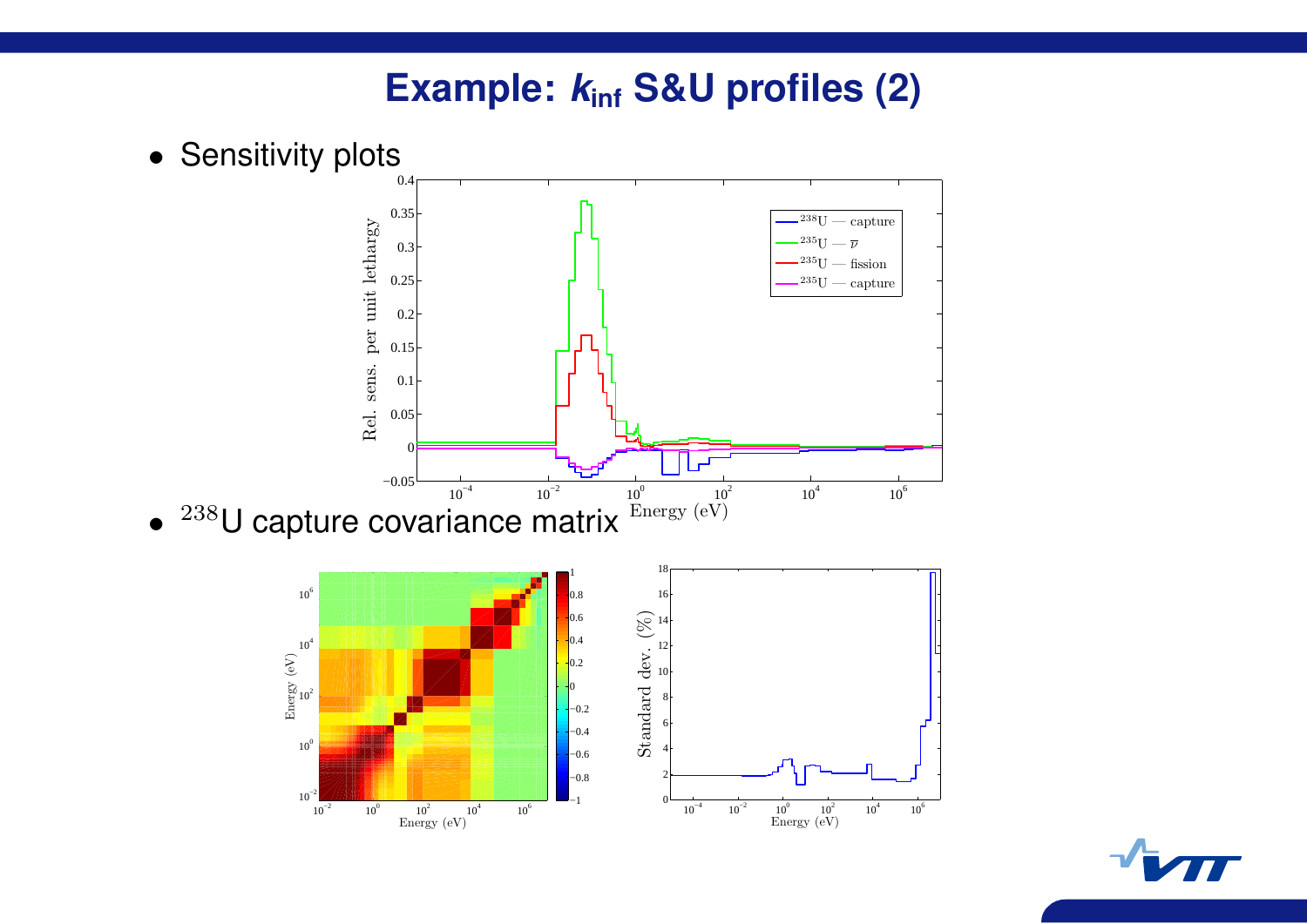# **Example: Homogenized two-group cross-section uncertainties**

| Response<br>R         | Value                  | Relative uncertainty<br>$\frac{\Delta R}{R}$ (%) |
|-----------------------|------------------------|--------------------------------------------------|
| $\nu\Sigma_{\rm f,1}$ | $4.976 \times 10^{-3}$ | 8.399 $\times$ 10 <sup>-1</sup>                  |
| $\nu\Sigma_{\rm f,2}$ | $6.922 \times 10^{-2}$ | 4.490 $\times$ 10 <sup>-1</sup>                  |
| $\Sigma_{\rm a,1}$    | $7.283 \times 10^{-3}$ | $7.526 \times 10^{-1}$                           |
| $\Sigma_{\rm a,2}$    | $5.494 \times 10^{-2}$ | $2.122 \times 10^{-1}$                           |
| $\Sigma_{\rm c,1}$    | $5.348 \times 10^{-3}$ | 1.098 $\times$ 10 <sup>0</sup>                   |
| $\Sigma_{\rm c,2}$    | $2.653 \times 10^{-2}$ | $5.066 \times 10^{-1}$                           |
| $\Sigma_{\rm f,1}$    | $1.935 \times 10^{-3}$ | $5.563 \times 10^{-1}$                           |
| $\Sigma_{\rm f,2}$    | $2.841 \times 10^{-2}$ | $3.244 \times 10^{-1}$                           |

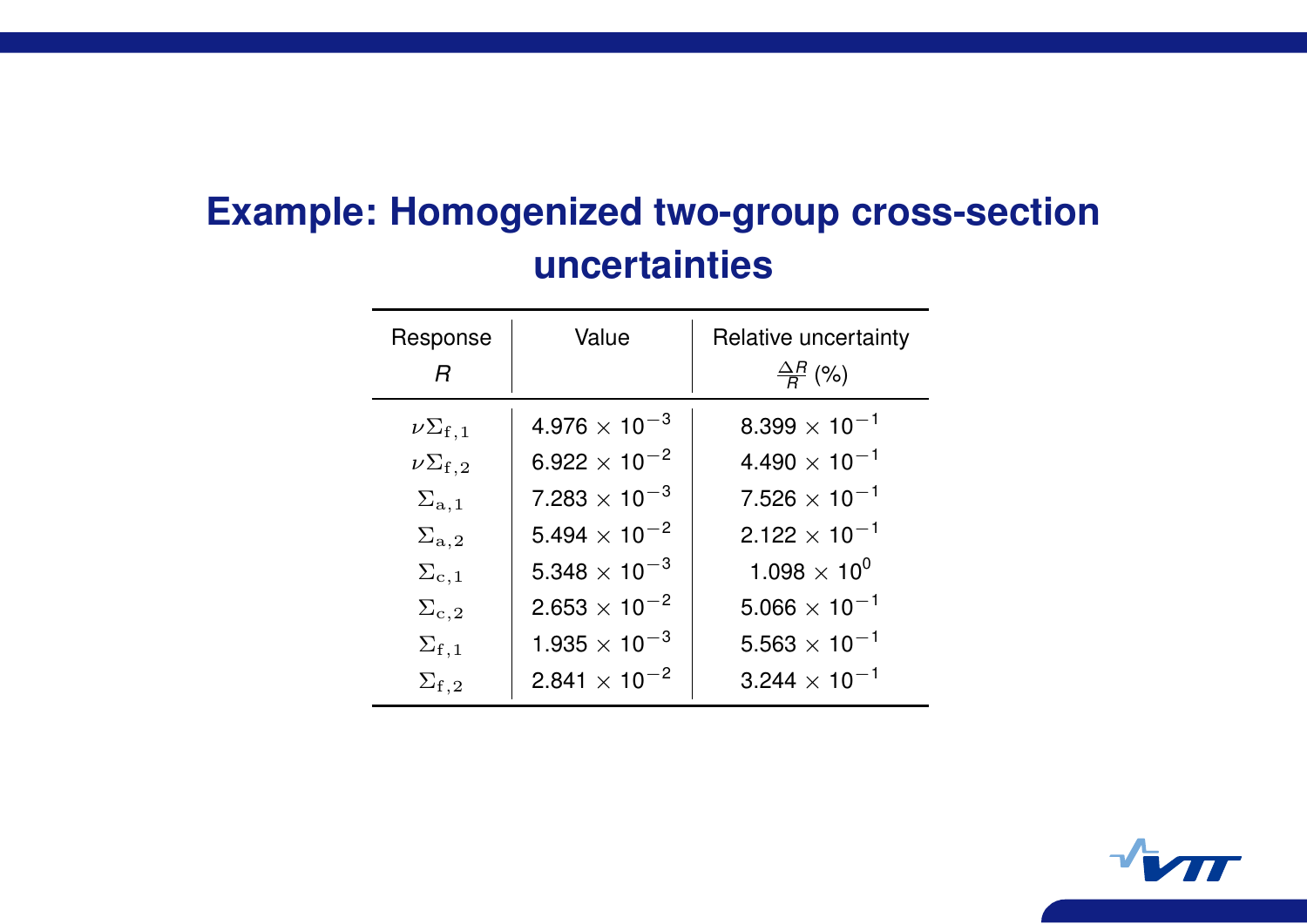#### **Example: generalized adjoints**

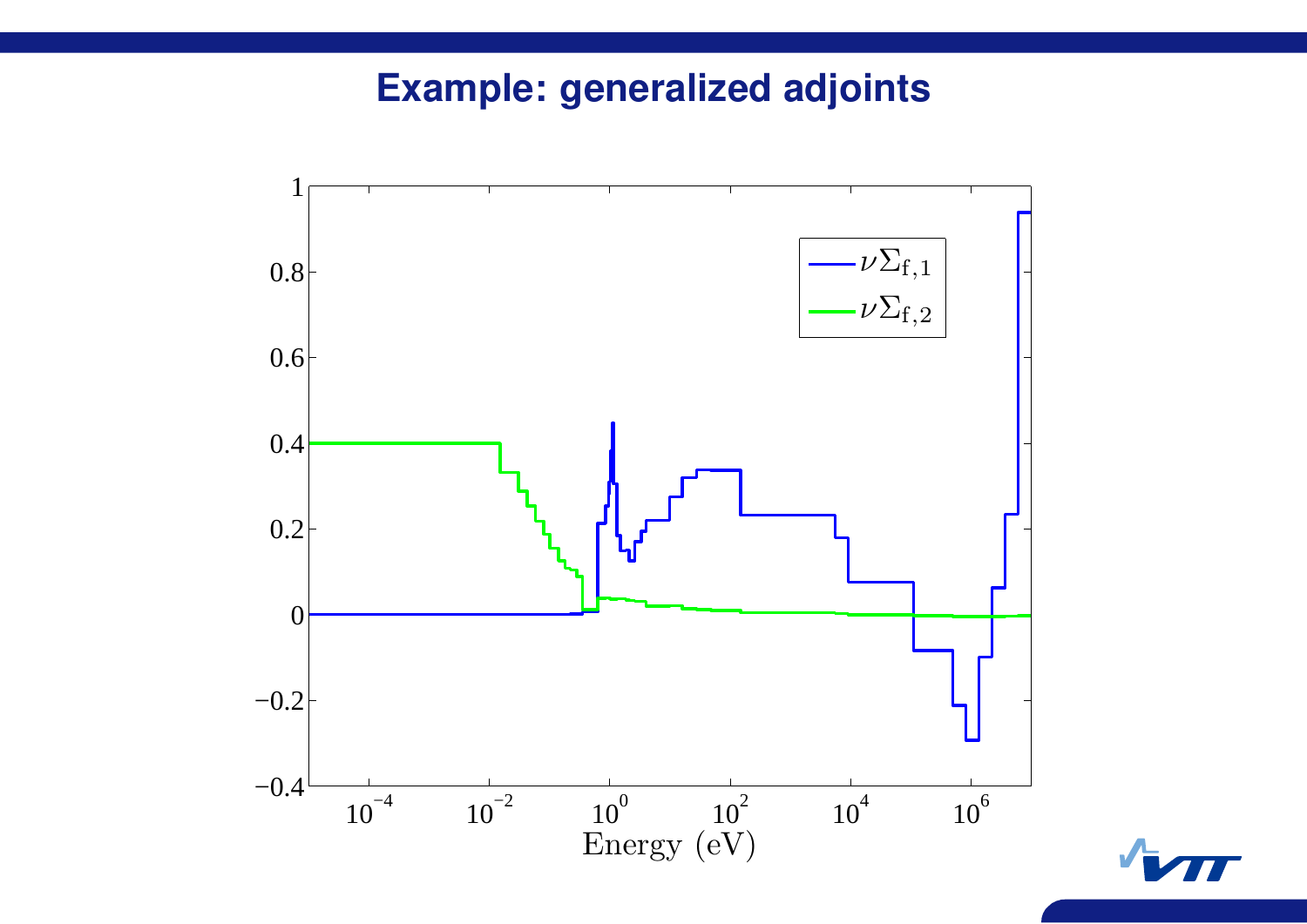#### **Example: S&U profiles for**  $ν\Sigma_{f,2}$

*• <sup>ν</sup>*Σf*,*<sup>2</sup> <sup>=</sup> 6.922 *<sup>×</sup>* <sup>10</sup>*<sup>−</sup>*<sup>2</sup> , relative uncertainty 4.490 *<sup>×</sup>* <sup>10</sup>*<sup>−</sup>*<sup>1</sup> %

| <b>Nuclide</b>       | Param. pair                      | Sensitivity             | Contribution to $\frac{\Delta R}{B}$ (%) |
|----------------------|----------------------------------|-------------------------|------------------------------------------|
| $235$                | $\overline{\nu}, \overline{\nu}$ | $9.996 \times 10^{-1}$  | $3.105 \times 10^{-1}$                   |
| $235$ <sub>   </sub> | $\sigma_{\rm f}, \sigma_{\rm f}$ | $7.985 \times 10^{-1}$  | $2.893 \times 10^{-1}$                   |
| $235$ []             | $\sigma_{\rm f}, \sigma_{\rm c}$ | $7.985 \times 10^{-1}$  | 1.134 $\times$ 10 <sup>-1</sup>          |
| $238$                | $\sigma_{\rm c}, \sigma_{\rm c}$ | $-4.406\times10^{-2}$   | $7.257 \times 10^{-2}$                   |
| $235$ <sub>  J</sub> | $\sigma_{\rm c}, \sigma_{\rm c}$ | $-3.599 \times 10^{-2}$ | $5.613 \times 10^{-2}$                   |